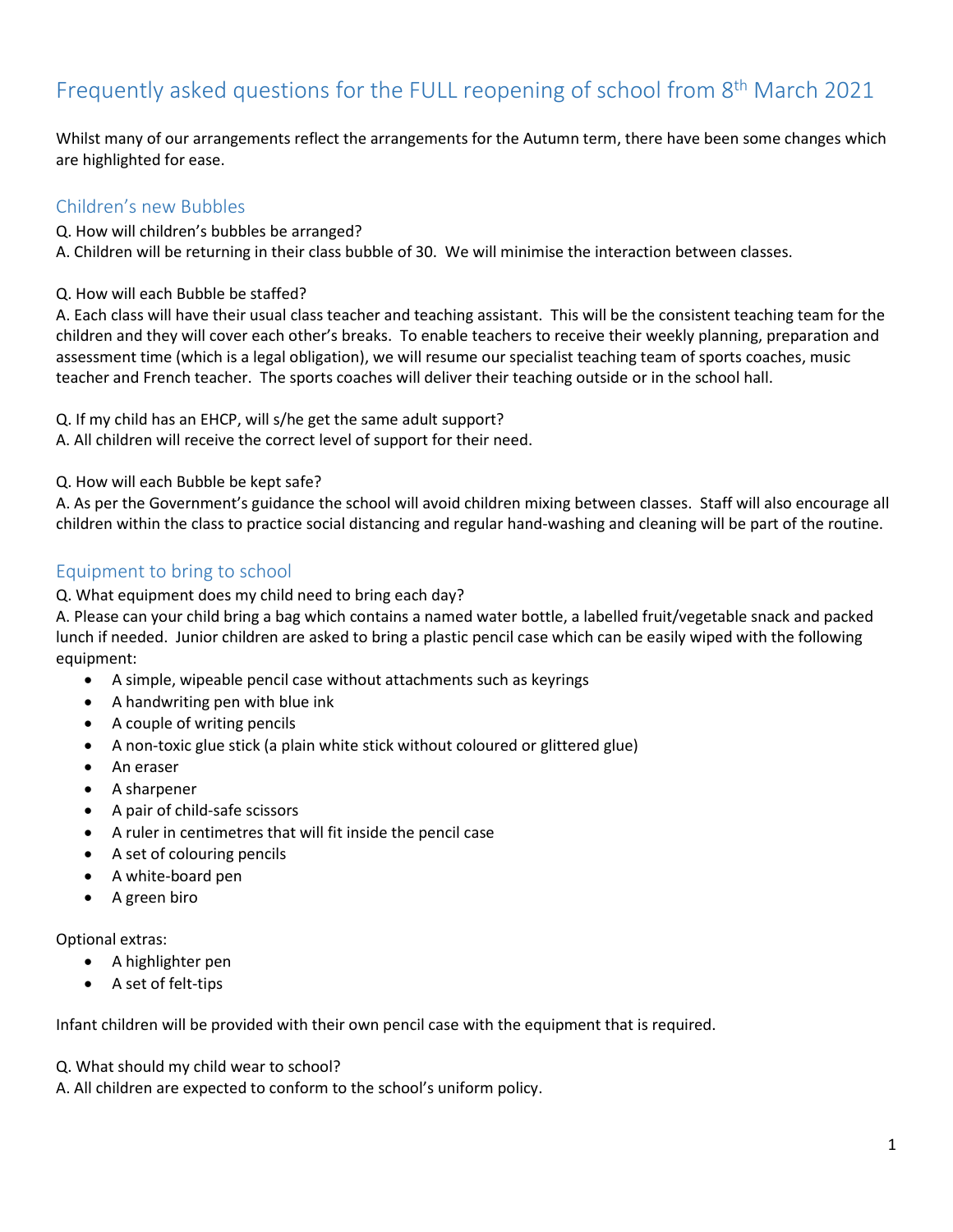#### Q. Does my child need to bring a PE kit to school?

A. No, we need to avoid bags remaining overnight so that the cleaning programme can be carried out thoroughly. The teaching team will inform you of your child's PE session and we ask the children to come to school in their PE kit on those days only. Please make sure that this conforms to our school uniform policy and is warm for outdoor sport.

#### Q. Can my child bring a mobile phone to school?

A. We continue to discourage children from bringing mobile phones to school. However if it is necessary, they must hand into the office as normal. The office team will have a labelled plastic bag and your child will be asked to place their phone into the opened bag. On collection, the office member of staff will take out the phone with a gloved hand and will pass to your child.

Q. Can children bring in their own hand sanitiser?

A. Yes. It needs to be clearly labelled and the child needs to ensure they are responsible for it and DO NOT share with others.

#### Attendance

Q. How will you register my child in school?

A. We will be using our electronic registration system (Study Bugs) to register the pupils.

Q. Are all children expected to return to school?

A. Yes, the government have stated that they expect all children to return. We will resume our Attendance Policy from 8<sup>th</sup> March.

#### Drop off & pick up arrangements

#### The Haven

Q. What time should I drop off my child?

A. We want to provide our centre children with as much consistency as possible, therefore drop off time will remain at 9.15am.

Q. What time should I collect my child?

A. We want to provide our centre children with as much consistency as possible, therefore pick up time will remain at 2.45pm (Mon-Thu) and 2.00pm (Fri). We have adjusted the time of the main school leaving so that the centre families can continue to leave at a calm time.

#### Drop off arrangements

#### The main school

Q. What time should I drop my child off at school?

A. We are staggering drop off to enable social distancing. Those children in Water and Fire houses should arrive *between* 8.30-8.45am.

Those children in Earth and Air houses should arrive *between* 8.45-9.00am.

Q. Will childminders bringing children with different house groups and therefore different start times be able to drop them all off at once?

A. Yes, there are always exceptions. We ask for parents / child minders to contact us directly.

Q. How will I drop off my infant child?

A. The green pedestrian gates will open at 08.30am. Parents are asked to keep to the left and to keep 2 metres away from the person in front of them. All parents will walk past the PAC on the left then enter the reception gate, moving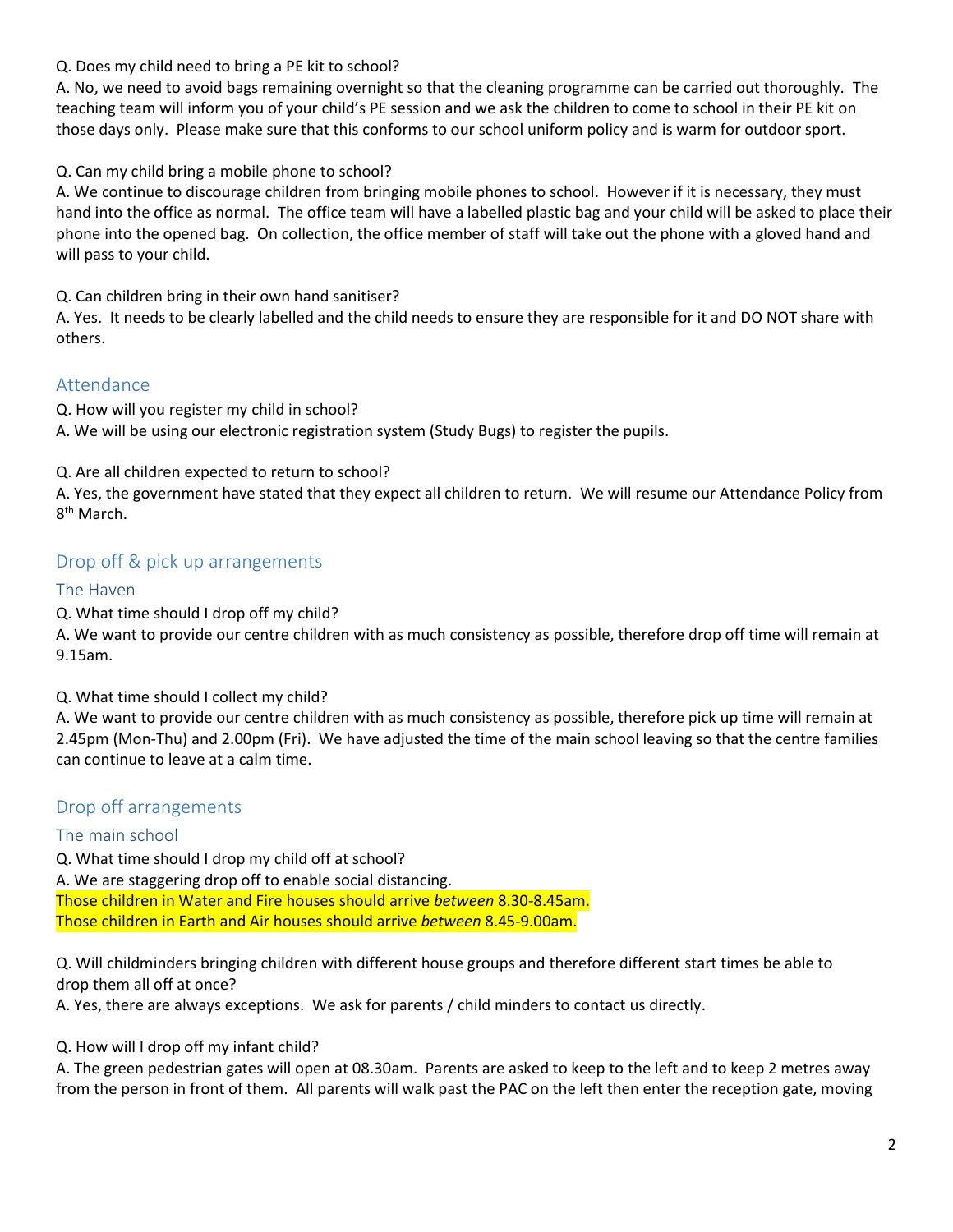slowly past the classrooms until you reach your child's classroom. We ask that you say goodbye to your child swiftly so that the line can continue to move slowly. Please follow the route around the edge of the infant playground and exit the playground via the wooden gate that leads directly onto the main path; once on the path, parents will head towards the green gate, leaving on the left side. We ask that any younger siblings who are with you are carefully supervised and do not use the playground equipment.

Parents of Year 2 children will walk around the playground and turn left onto the new Year 2 play area via the path near Finches class. They will drop off their child then will walk on the left-hand side of the path back towards the main gate. On exiting the main gate, parents who need to turn left onto Envis Way are asked to cross at Steve's crossing and then take a left turn. Those who need to walk to the right must remain on the pavement side nearest school and walk right towards Louis Fields.

#### Q. What if my infant child is anxious and does not want to go in?

A. We understand that with all the preparation in the world, some children may still be anxious. We ask that if this happens, you continue to follow the route around but instead of turning right to go towards the gates, you turn left and walk towards the field. This will give you and your child time to chat through their concerns without other children and parents nearby. On the first few days, there will be additional staff to support you if that is helpful. Once your child is ready, please join the back of the line.

#### Q. How will I drop off my junior child?

A. There will be no access to vehicles along the drive. We ask parents to walk down the left hand side of the drive towards the junior playground double gates where there will be staff to greet you. We ask you to swiftly drop your child off at the gate and then return down the drive way keeping to the left through the car park and onto the path to leave the school site. Junior children will go straight to their classrooms.

On exiting the driveway, parents who need to turn left onto Envis Way are asked to cross at Steve's crossing and then talk a left turn. Those who need to walk to the right must remain on the pavement and walk right towards Louis Fields.

#### Q. What if my junior child is anxious and does not want to go in?

A. We understand that with all the preparation in the world, some children may still be anxious. We ask that if this happens, you continue to follow the route around but instead of turning back up the drive, you wait to the right of the main playground gate. This will give you and your child time to chat through their concerns without other children and parents nearby. On the first few days, there will be additional staff to support you if that is helpful. Once your child is ready, please join the back of the line.

Q. Will there be a staggered approach to reduce congestion and thus prevent social distancing? A. Yes. We have introduced separate routes and times for different groups of children (according to their houses) to ensure social distancing is adhered to.

#### Q. Can I communicate with staff at drop off?

A. We would prefer parents to keep communication to the minimum so that we can get the children into their classroom as quickly and safely as possible. Please use email communication as much as possible, remembering to copy in the office team if your email is sent late at night or first thing in the morning as the staffing team may not have had time to see your email.

Q. Where should children store their helmets?

A. They should be placed in a named bag and stored in their classroom.

#### Pick up arrangements

The main school Q. What time should I collect my child?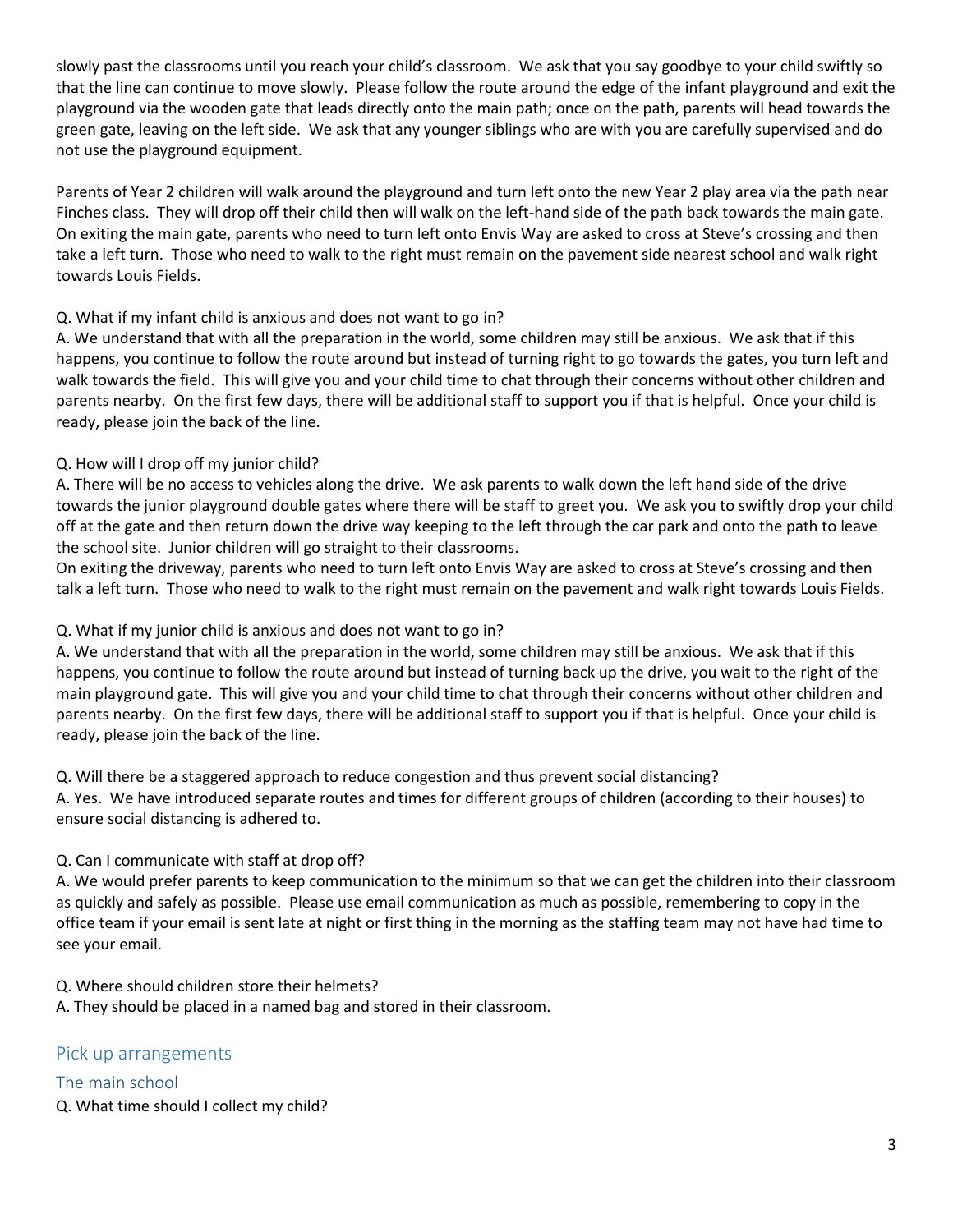#### A. We are staggering drop off to enable social distancing. Those children in Water and Fire houses should be picked *between* 3.00 – 3.15 Those children in Earth and Air houses should be picked up *between* 3.15 – 3.30

#### Q. How will I pick up my infant child?

A. You would enter the site via the green gates and move through the same one way system as the morning drop off to your child's classroom and collect your child. The staff will have the children ready. Each child will leave their classroom as you pass their class door. As detailed above, due to the one way system, there will be minimal opportunity to converse at pick up. We encourage email communication with your class teacher. Please be mindful as you exit the school premises that you must continue to adhere to social distancing.

Parents of Year 2 children will walk around the playground and turn left onto the new Year 2 play area via the path near Finches class. They will spread out to ensure social distancing and their child will come to meet them. We ask that parents leave promptly.

#### Q. How will I pick up my junior child?

A. There will be no access to vehicles along the drive. We ask parents to walk down the left hand side of the drive towards the junior playground double gates, enter the playground and stand apart. The children will walk out onto the playground to greet you. We ask you to leave the playground swiftly as shown in the map below:



Q. I have two or more children. How do I pick them up at the same time?

A. Due to the one way system, we are suggesting that you collect your junior child then join the one way system via the green gate between the main office entrance and PAC to join the infant one way system. Teachers know which of their children have siblings and understand that you will be a few minutes later.

Q. Can my junior child meet me at a designated spot somewhere on the school site?

A. Whilst we understand that this has been normal practice, we would appreciate this not happening until we have seen the new protocols implemented. If all goes well in the first few weeks back, we will be able to let junior children meet their parent at an agreed spot on the school site.

Q. Can my junior child walk out of school on their own to meet me?

A. If you believe they are mature and responsible enough to do and you completed the ParentMail form during the autumn term the this can happen. If you did not complete the form but would now like to give your child permission, please email the school office.

Q. Can my junior child walk home on their own?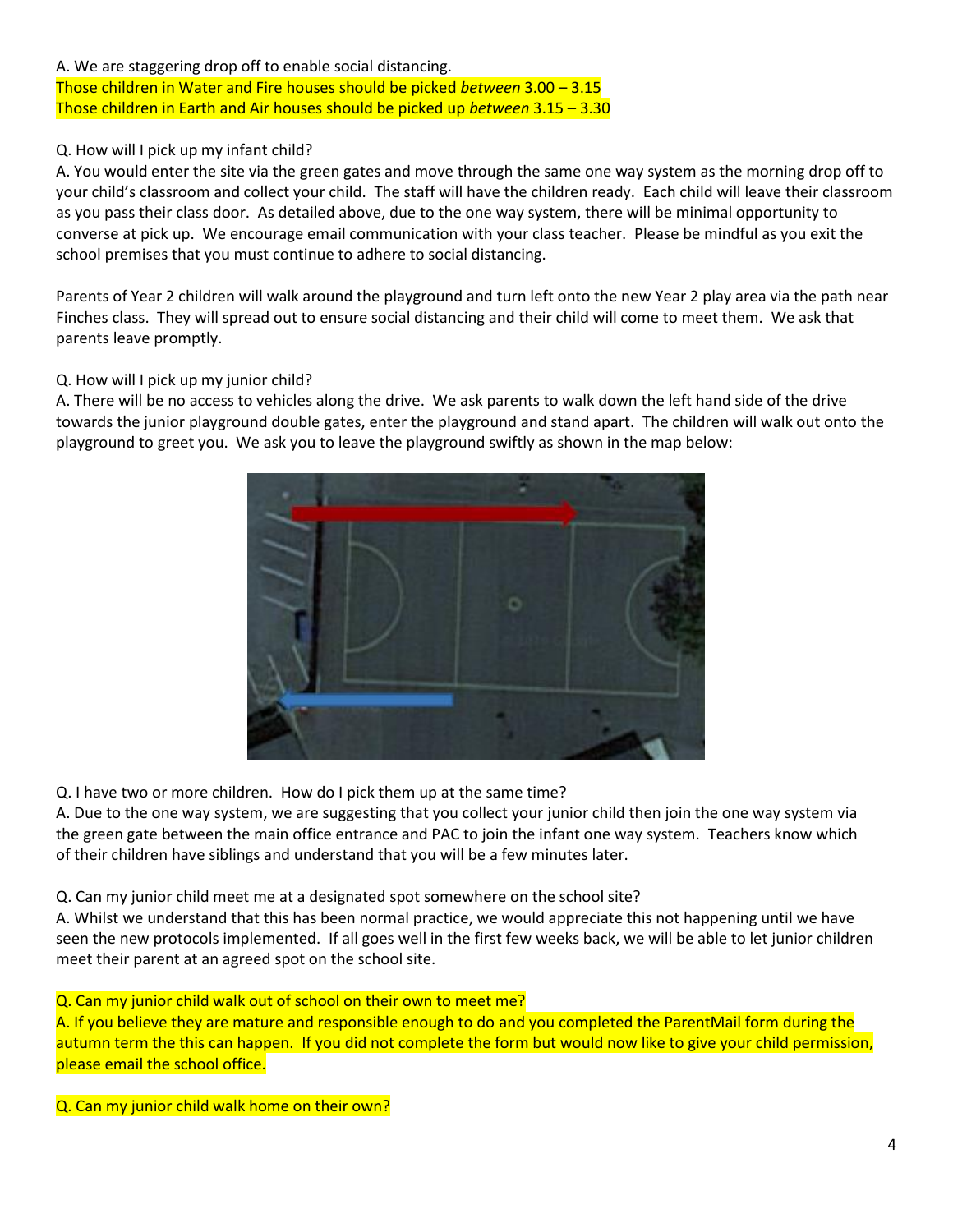A. If you believe they are mature and responsible enough to do and you completed the ParentMail form during the autumn term the this can happen. If you did not complete the form but would now like to give your child permission, please email the school office.

#### School environment set up

Q. How will the classroom be set up?

A. Reception & Year 1: The children will be encouraged to play and learn together but with some social distancing, as appropriate for their age.

Years 2 to 6: As recommended in the government guidance, each classroom will be set up with rows of desks so that all children are facing forward.

Q. Will children share resources in their classrooms?

A. Yes. For individual and frequently used equipment such as pens and pencils, children and staff will have their own sets. Classroom based resources, such as books, games, maths manipulatives can be shared within the bubble with regular cleaning in between.

Q. Will children be able to move freely around the school?

A. No. Children will remain within their class bubble and their movement around the school will be carefully controlled so that social distancing can be upheld as much as possible.

Q. Will my child be able to access the library and take books home?

A. The guidance suggests that schools should limit the sharing of spaces so the school library will not be used however, staff will be able to take books from the library to their classroom for the children to enjoy both at school and at home. When these books are returned, they will go into the 'quarantine' class box and left untouched for 72 hours as scientific evidence shows that the virus can last up to 48 hours on surfaces (72 hours on plastic). Similarly, individual and guided reading books can be taken home with the same return procedures followed.

Q. Will my child be able to access the hall?

A. Yes but only with their class. The hall will be used for additional sporting and drama activities. It will be cleaned more frequently through the school day.

Q. Will my child have access to raised playground equipment?

A. Yes. Classes will be able to access the raised playground equipment one class at a time. The equipment will be cleaned between use.

Q. Will my child have access to the playgrounds, field and forest area?

A. Yes with their class and adhering to social distancing rules ensuring no contact with other classes.

Q. How will my child access the toilets?

A. In Reception, the toilets are within the class setting and this will be monitored and managed by the teaching staff. In Key Stage 1 and 2 classrooms, the children will have access to the toilets near their classroom and will be encouraged to go at break and lunchtimes, and regular class toilet breaks will be planned in where they will not meet children from other classes. However, we recognise that children will need to go to the toilet at other times within the school day. We will be working with the children to ensure that they are maintaining hygiene rules. External doors to the toilets will remain open but will maintain high levels of privacy and regular cleaning will be planned in. We will be working with the children to ensure they know how to use the communal facilities appropriately, maintaining social distances whilst moving between the classroom and the toilet and washing their hands after going to the toilet.

## **Curriculum**

Q. What will the curriculum look like?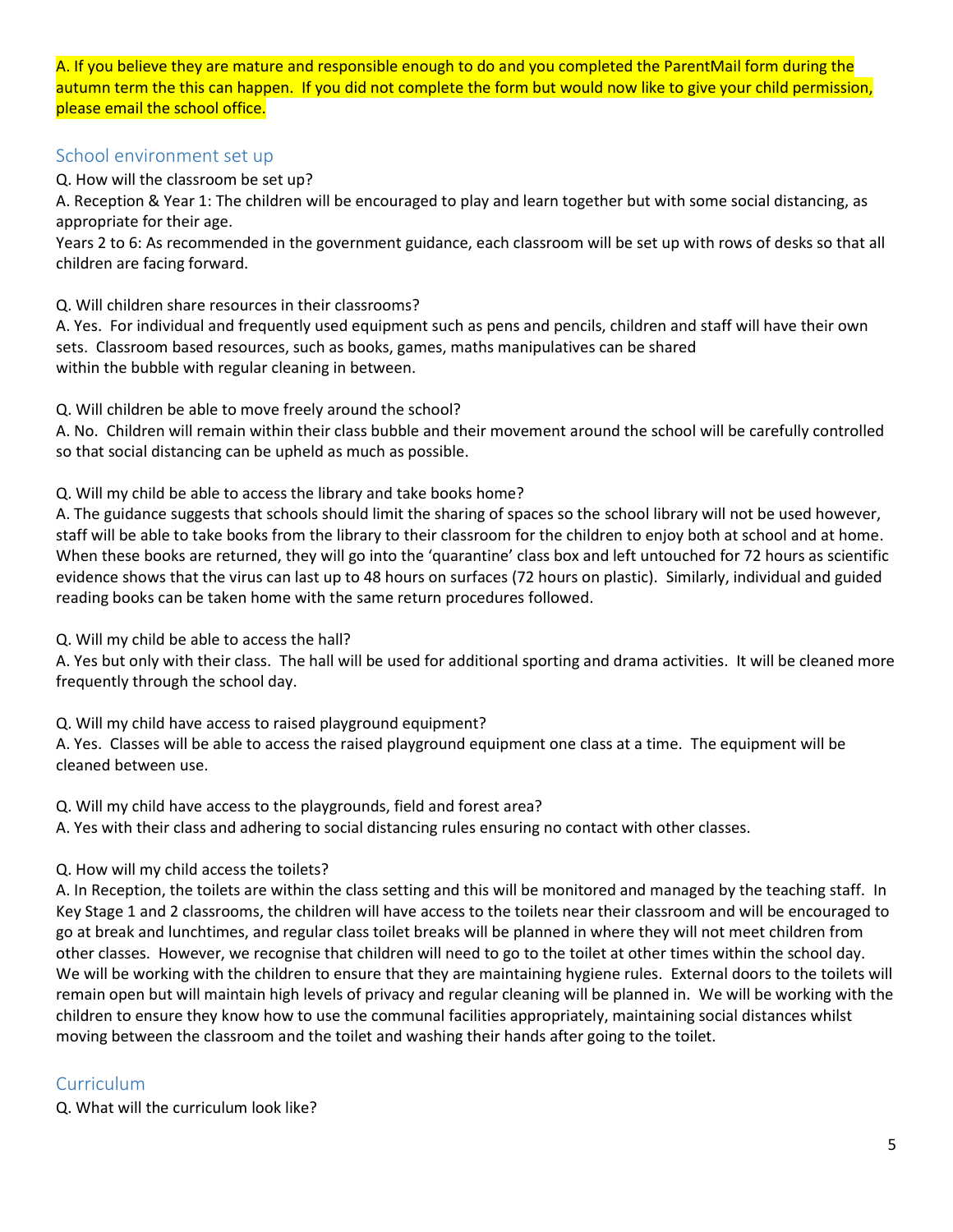A. Our focus will be the well-being of children, ensuring that they settle back into school life positively, forming relationships with their peers and the staff. Teaching staff will spend the first couple of weeks recapping previous learning so that children feel confident and happy before new content is covered. As always, staff will be using the assessments from the previous class teacher, work in the children's books (passed up from the previous teacher) and their own observations to inform their planning for the autumn term.

#### Q. What will the curriculum at home look like?

A. Where a child has had to self-isolate, work will be provided via Google Classroom to that child/children only. Those children attending school will not require remote education however their homework passports will be set using the Google Classroom.

Q. I have heard that singing and chanting can increase the risk of infection, what are the school doing about this? A. The guidance from the government, so far, explains that children should be in groups of no more than 15, physically distanced and positioned back to back or side to side. We await the more detailed guidance pending from the DfE before making a decision on singing at Worplesdon.

## Non-curriculum time

#### Q. What will playtimes look like?

A. Children will use the outdoors but within their class and adhering to social distancing. Children will be taught new games that they can play together safely without the need to share equipment. Equipment will be provided for use within their class bubble.

#### Q. What will lunchtimes look like?

A. Children will eat their lunches with their class either within their classroom or picnicking outside safely. As with playtimes, they will use the outdoors but within their class and adhering to social distancing. Children will be taught new games that they can play together safely without the need to share equipment.

#### Q. Can children still order a school dinner?

A. Yes, all children are eligible to order a lunch and it will be made fresh on site. We will be returning to the normal three weekly menu cycle starting with the Week 3 menu (which can be found on the school website). There will be three options per day. Costs remain the same.

#### Q. Can my child bring in their own lunchbox?

A. Yes. If your child brings in their own lunchbox, we ask that it fits into their school bag. We also encourage children in all years to bring in a full water bottle and a morning and afternoon snack.

## Q. Will my child have access to equipment for playtime?

A. Yes. The staff have organised specific equipment which has been deep cleaned. Children will be able to share this equipment within their class bubble. This equipment will be frequently cleaned.

Q. How will you ensure classes are kept a safe distance from each other outside?

A. The outdoor area will be zoned. Specific classes will keep within a particular zone. Each class will be able to experience a different zone over the course of the week.

# Birthdays

Q. Can the children sing Happy Birthday?

A. Currently, no. We will play music and teach the children how to sign the song.

Q. Can children give out sweets for their birthday?

A. Yes but they must be wrapped and have sat in the quarantine box for 48 hours before the teacher gives out using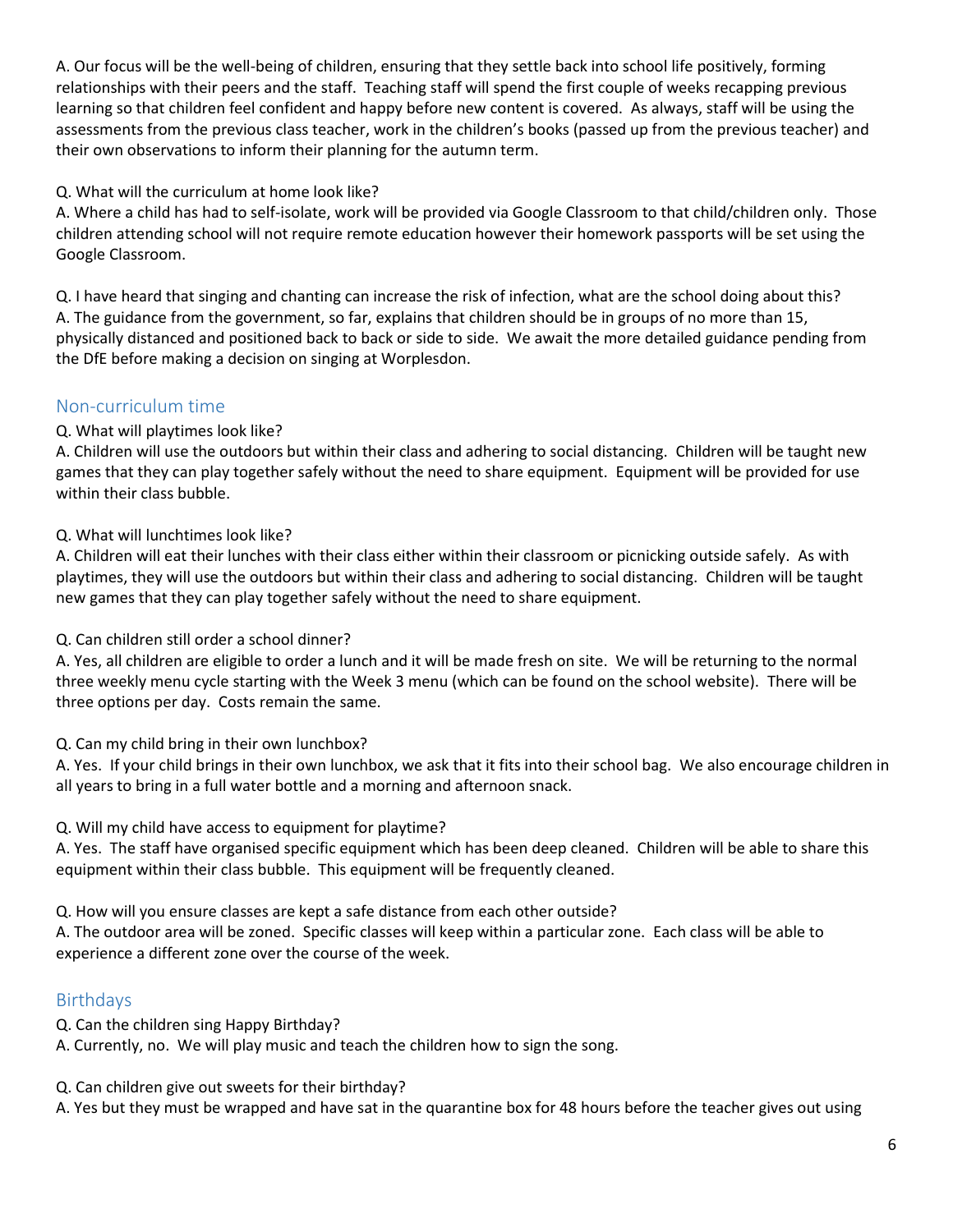#### gloves.

# Cleaning

Q. Has the school had a deep clean? A. Yes, following the government guidance.

#### Q. Will the school be cleaned daily?

A. Yes. The school will be cleaned at the end of each day. In addition, there will be a mid-day clean by our cleaning team. Furthermore, each class will have a supply of cleaning wipes for the children and teaching staff to use e.g. wiping a chrome book before and after they use it, wiping their own whiteboard or plastic tray.

Q. Will children continue to be encouraged to wash their hands?

A. Yes. The children are expected to wash their hands before they leave for school. On entering the classroom, they will wash their hands or use the anti-bac gel provided. Throughout the day, staff will build in regular handwashing.

Q. How will you minimise children and staff touching the same door handles.

A. Doors will be kept open. They will also be part of the midday clean as well as the normal end of day clean.

# Parking

Q. Who can park on site?

A. Staff will continue to park onsite but using the front car park only, leaving the car park near the junior playground free for junior parents and children to access the school site safely.

Q. What if I have a disabled badge?

A. If you have a disabled badge, you will drop off your child at the top of the main gate entrance to school where a member of staff will greet you. This applies to taxi drop offs also.

# First Aid, illness & intimate care

#### Q. What happens if my child requires first aid?

A. Your child will receive first aid as they normally would do, usually by being seen to by a member of the class teaching team or a member of the office team who will be wearing a face mask. Full PPE would only be worn by office staff if the child develops symptoms of Coronavirus.

#### Q. What if a child shows symptoms of COVID 19?

A. When a child, young person or staff member develops symptoms compatible with coronavirus, they should be sent home and advised to book a test. If the test is negative, they feel well and no longer have symptoms, they can stop selfisolating.

If they test positive, they must self-isolate for at least 7 days from the day they started showing symptoms. Their household members should self-isolate for 14 days.

When a pupil or staff member test positive, school leadership must contact the local health protection team who will carry out a rapid risk assessment to confirm who has been in close contact with the person during the period that they were infectious and ensure they are asked to self-isolate for 14 days. The other household members of that wider group do not need to self-isolate unless the child, young person or staff member they live with in that group subsequently develops symptoms.

## Q. Will staff wear PPE?

A. Following the government guidance, PPE is not recommended in schools. Where a child requires intimate care, their